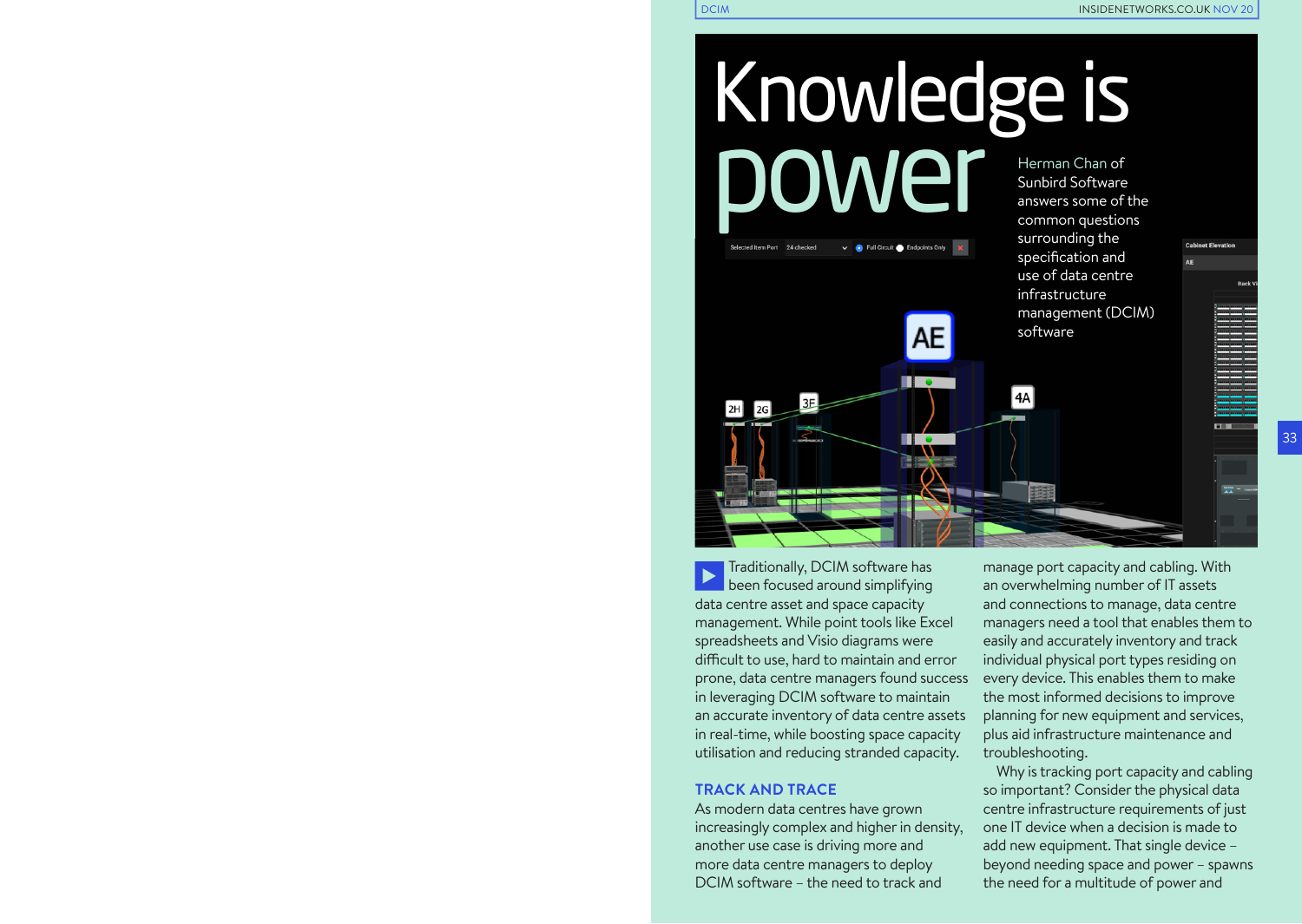'Today's second generation DCIM tools offer a comprehensive data centre management solution focused entirely on solving real-world customer problems, inclusive of the need to track and manage port capacity and cabling.'

circuit or power circuit and easily see exactly which devices will be affected by maintenance. With a single click, you can send device owners an email

network ports and associated cables.

Now consider this very simple example across a data centre with 100 racks. Managing the roughly 3,000 servers in those racks is already enough to make a data centre manager's head spin, but there is also a complex system of 6,000 power supplies, 6,000 power cords, 7,200 rack PDU power ports, 10,000 in-rack patch ports, 10,000 far-end patch ports, 10,000 Ethernet ports, and 20,000 patch cords. To effectively manage those 100 cabinets, you actually have to manage over 70,000 individual components when you factor in all the ports and cables. And the complexity only increases with every additional data centre site that needs to be managed.

#### **HELPING HAND**

34

With such a complex physical infrastructure to manage, how are data centre managers expected to accurately track the usage, availability, capacity, cable routes and connectivity of every asset and every hop in the data centre? Fortunately, with a modern DCIM solution, you can easily answer questions that would have been nearly impossible to answer otherwise, such **servers need to go**  as:

**If I need to perform maintenance on a UPS, what devices will be impacted and how do I notify the device owners?** 

With DCIM software you can conduct impact analysis from any point in a data

notification regarding the status of their equipment.

## **If I need to replace a network line card, what devices are connected to it and will be impacted?**

DCIM lets you visualise all the physical connections between ports in your data centre on your floor map in 2D, 3D or tabular formats, so you know exactly what is connected to what and how it will be impacted. Circuit trace wiring diagrams display each hop in a power circuit or data circuit from origin to termination with the details of each connection point, so you can identify single points of failure and decrease troubleshooting time.

#### **If I need to install**

**four new 2U servers requiring eight contiguous rack units of cabinet space, 1,600W, eight C13 power ports and 16 RJ-45 data ports, and the to a far-end main distribution frame (MDF) cabinet, how do I know which cabinet can meet my requirements?**  DCIM software

with intelligent capacity search allows you to easily set multiple requirements to find the ideal place to deploy new equipment. Simply select the device you are installing, or enter your space, power, and port capacity requirements, and within seconds the tool will provide you with the optimal cabinet to deploy your equipment.

## **What is the real-time available port and space capacity in all my cabinets across all my data centres?**

DCIM software provides easy to understand 2D and 3D CAD-like floor map visualisations to correlate real-time data across the most common capacity restraints, such as port and space capacity, to clearly illustrate available capacity with red, yellow and green colour coding.

# **How can I plan, reserve, create work orders and update my resource inventory accurately and automatically?**

DCIM software enables you to generate change requests, automate device moves and maintain a complete audit trail of requests and work orders for compliance.



DCIM software saves time and simplifies data sharing by eliminating manual data entry. Out of the box configuration management database (CMDB) connectors enable automatic sharing of data across disparate databases throughout the enterprise, enabling a single source of truth for all inventory and asset items.

### **How do I track parts like transceivers, hard drives and cards?**

DCIM software with a parts management feature allows you to track the various subcomponents of your devices such as transceivers, power supplies, memory modules, network interface cards and cassettes to ensure that you don't run out of spares.

## **How do I document a cabling installation?**

DCIM software makes it easy to document structured and patch cabling installations by capturing cabling component information with any moves, adds or changes. Visual diagrams can be easily created to show which ports are in use on a device and which are available

> and remotely viewed without the need to make a trip to the data centre.

## **How do I know my connections are compatible?**

A modern DCIM tool will automatically validate the compatibility of your connections with a built-in rules based engine that won't let you make connections without

35